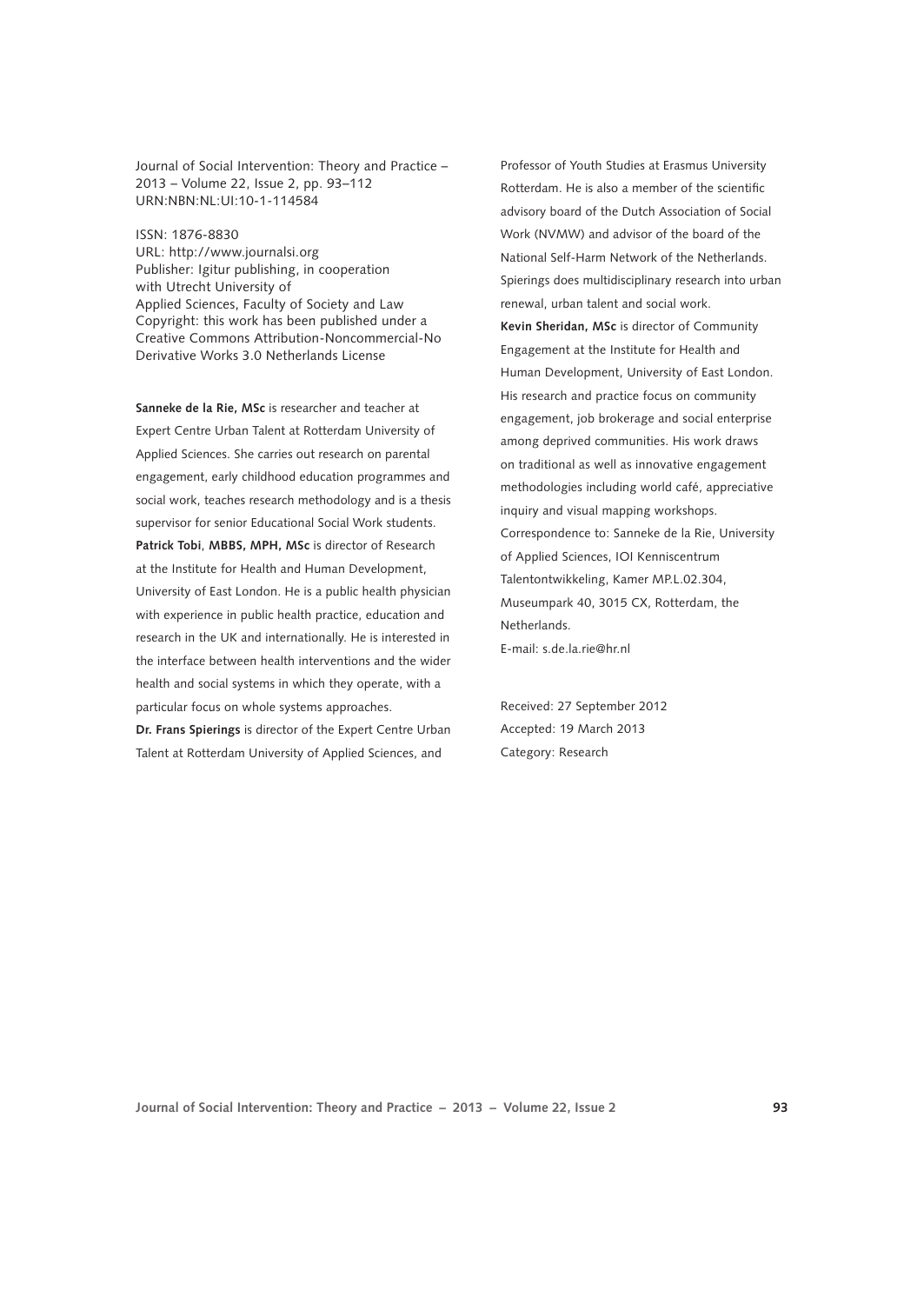# **S a n n eke de la Ri e , Patrick T o bi, Fra ns S pi erin gs , K evin Sherida n n e ighb o urh o o d de privati o n mo nit o rin g in R o tt erdam a nd L o nd o n : e xpl o rin g barriers to evidence-based POLICY AND PRACTICE**

# **ABSTRACT**

# **Neighbourhood deprivation monitoring in Rotterdam and London: exploring barriers to evidence-based policy and practice**

There is ample evidence that area-based approaches to tackling health inequalities, as part of a wider policy of community regeneration, are effective. Nevertheless, embedding this evidence in the routine practice of health professionals has not followed automatically. One of the barriers to the uptake of research is the process by which evidence is generated and its usability, or "stickiness". This paper draws on the concept of stickiness to explore the role of deprivation monitoring data in creating an evidence base for neighbourhood health policies and intervention. The study was undertaken as part of a Knowledge Exchange Programme aimed at sharing learning to improve the participation and health of disadvantaged people in deprived neighbourhoods in Rotterdam and London. The two cities are similar in that they both have highly diverse populations and government health and social policies that employ area-based approaches to tackle deprivation. Documentary analysis and in-depth interviews with health professionals and policymakers in the two cities explored the construction of health policy, the congruence between data on deprivation and the contextual experience of practitioners, and the factors that influenced the usability of the data.

#### Keywords

Health inequalities, deprivation, neighbourhood, evidence, practice oriented research, Rotterdam, London

**94 Journal of Social Intervention: Theory and Practice – 2013 – Volume 22, Issue 2**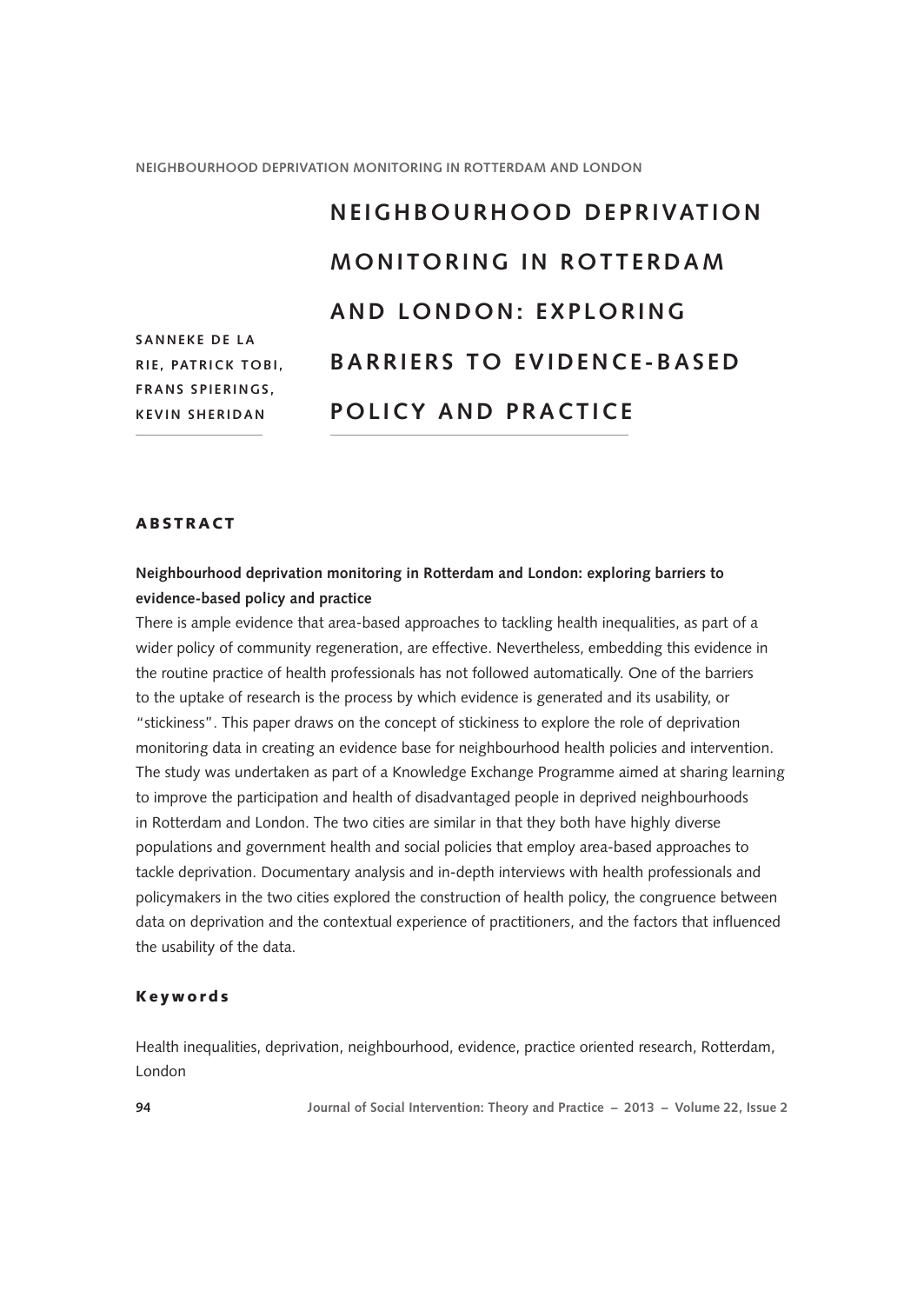# **SAMENVATTING**

# **Monitoren van achterstand op wijkniveau in Rotterdam en Londen: een verkenning van obstakels binnen "evidence-based" beleid en praktijk**

Een gebiedsgerichte aanpak om achterstandswijken te vernieuwen is effectief gebleken om ongelijkheid op het gebied van gezondheid aan te pakken. Toch wordt het bewijs voor de werkzaamheid van deze aanpak niet automatisch ingebed in de dagelijkse werkpraktijk van professionals in de gezondheidssector. Een van de factoren waardoor kennis uit onderzoek niet wordt opgenomen ligt besloten in het proces van kennisverwerving en de bruikbaarheid van de kennis, ofwel de "kleeffactor" van onderzoeksresultaten. Dit artikel bouwt voort op het concept van de kleeffactor binnen de context van het monitoren van achterstand en de rol die het monitoren kan spelen in het vinden en toepassen van evidence-based gezondheidsbeleid en interventies op wijkniveau. Het onderzoek is uitgevoerd binnen een breder project, *Everybody on Board*, dat zich richt op vergroting van de participatie en verbetering van de gezondheid van groepen mensen met een achterstand in een aantal geselecteerde wijken in Rotterdam en Londen. In beide steden zijn interviews afgenomen bij professionals en beleidsmakers in de gezondheidssector om zo het beleid, de congruentie tussen statistische data en het beeld dat de professional van de werkelijkheid heeft, en factoren die hun gebruik van deze data beïnvloeden, in kaart te brengen.

# Trefwoorden

Gezondheidsverschillen, achterstand, wijk, bewijs, praktijkgericht onderzoek, Rotterdam, Londen

# **INTRODUCTION**

There is substantial evidence about effective neighbourhood-level approaches to regeneration and reducing health inequalities (Hunter & Killoran, 2004). However, the literature also highlights many challenges when it comes to implementing research evidence (Orton, Lloyd-Williams, Taylor-Robinson, O'Flaherty & Capewell, 2011). The gap between evidence, knowledge and research on one hand, and practice on the other, is complex and multi-faceted. Dearing (2009) refers to it as the "quality chasm". Dopson and Fitzgerald (2005) observe that the process of integrating practice and constructing knowledge across disciplinary domains, including those with expertise in research and those with expertise in practice, remains largely unexplained. Notwithstanding a continuing trend towards evidence-based policy and practice, this divide is far from bridged.

**Journal of Social Intervention: Theory and Practice – 2013 – Volume 22, Issue 2 95**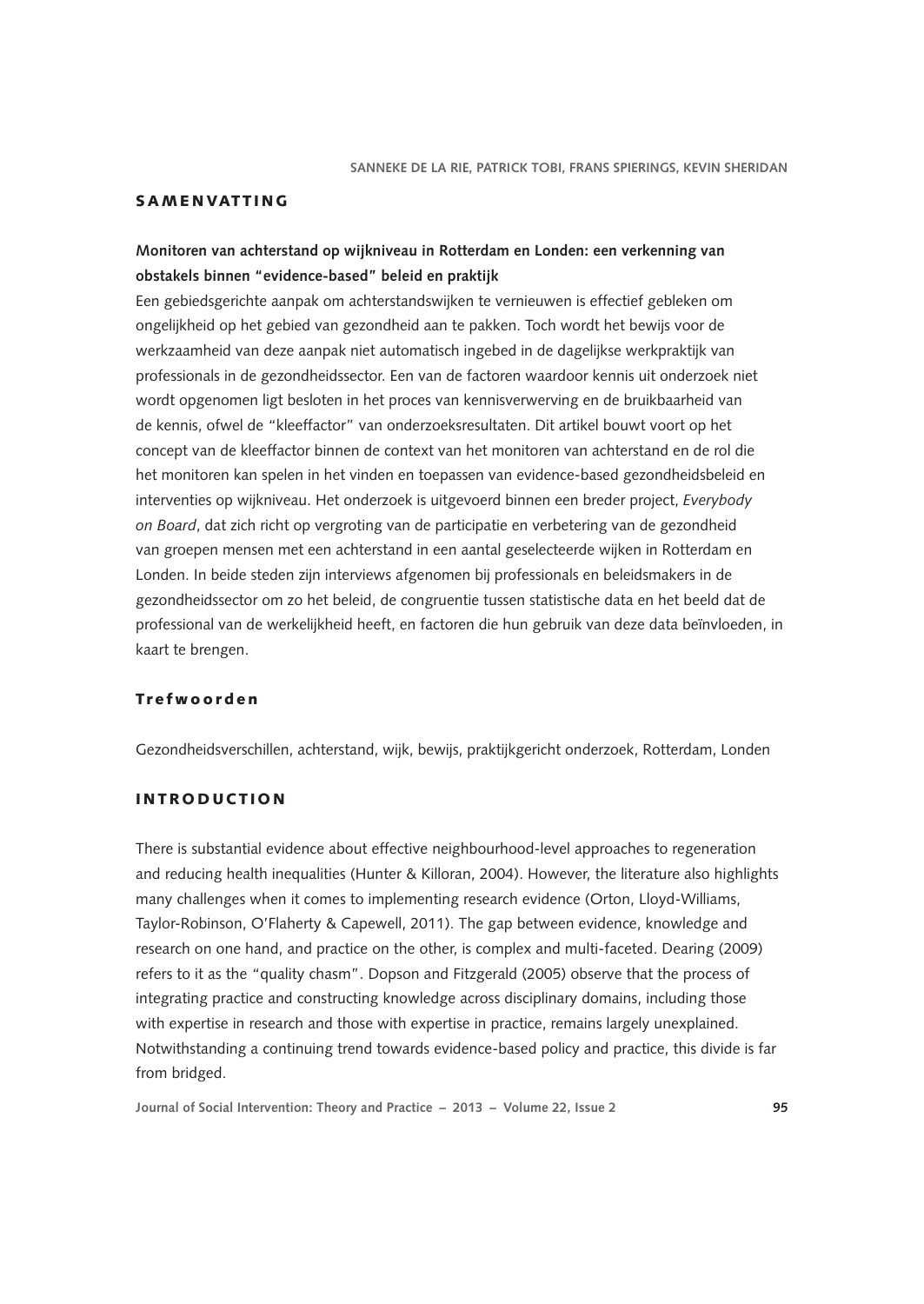Much of the research carried out to understand the enablers and barriers to the use of evidence has focused disproportionately on policy makers (Dobbins, Jack, Thomas & Kothari, 2007; Innvaer, Vist, Trommald & Oxman, 2002) and a perspective from which the knowledge-practice deficit has been less examined is from the notion of research stickiness. It has been observed that certain research outputs have a "stickiness factor" – i.e. attributes that foster the absorption, retention and use of the research. This concept has been described in the field of economic geography, where researchers observed "sticky places" where the production industry has tended to locate and settle more readily than in other "slippery places". This ability to attract and retain both capital and labour comes down to the role of small, innovative firms embedded within a regionally cooperative industrial governance framework that allows them to adapt and flourish. Markusen (1996) has developed further typologies of "sticky" industrial districts and suggested that the characteristics responsible for "stickiness" involve not just the configuration of those districts but also their capacity to network across district boundaries.

This study applies the concept of "stickiness" to the field of health inequalities and community regeneration in Rotterdam and London. The evidence-practice gap we focus on is between knowledge developed in the context of statistical data designed to monitor deprivation in disadvantaged communities and the perceptions and practices of professionals working in the field. We investigate this divide, exploring the construction of health policy at the neighbourhood level, and the critical influences that shape the ways in which deprivation data is used.

Two broad areas for exploration were identified and framed within the theoretical perspective of stickiness: i) how deprivation data is produced and disseminated; and ii) what makes it interesting and useful for practitioners. For the purpose of this study, the data represented the research, evidence or knowledge element of the research-practice divide. While deprivation is a multidimensional phenomenon that covers a broad range of unmet needs caused by a lack of resources of all kinds, Our emphasis was on the health dimension.

# STUDY SETTING

Our study was undertaken in the context of an international programme of knowledge exchange that shares learning in order to improve the participation and health of people in disadvantaged neighbourhoods in Rotterdam and London (Box 1). There are strong similarities between the two cities: both are large port conurbations with highly diverse populations where government social policy promotes an area-based approach. The programme consists of four projects in Rotterdam,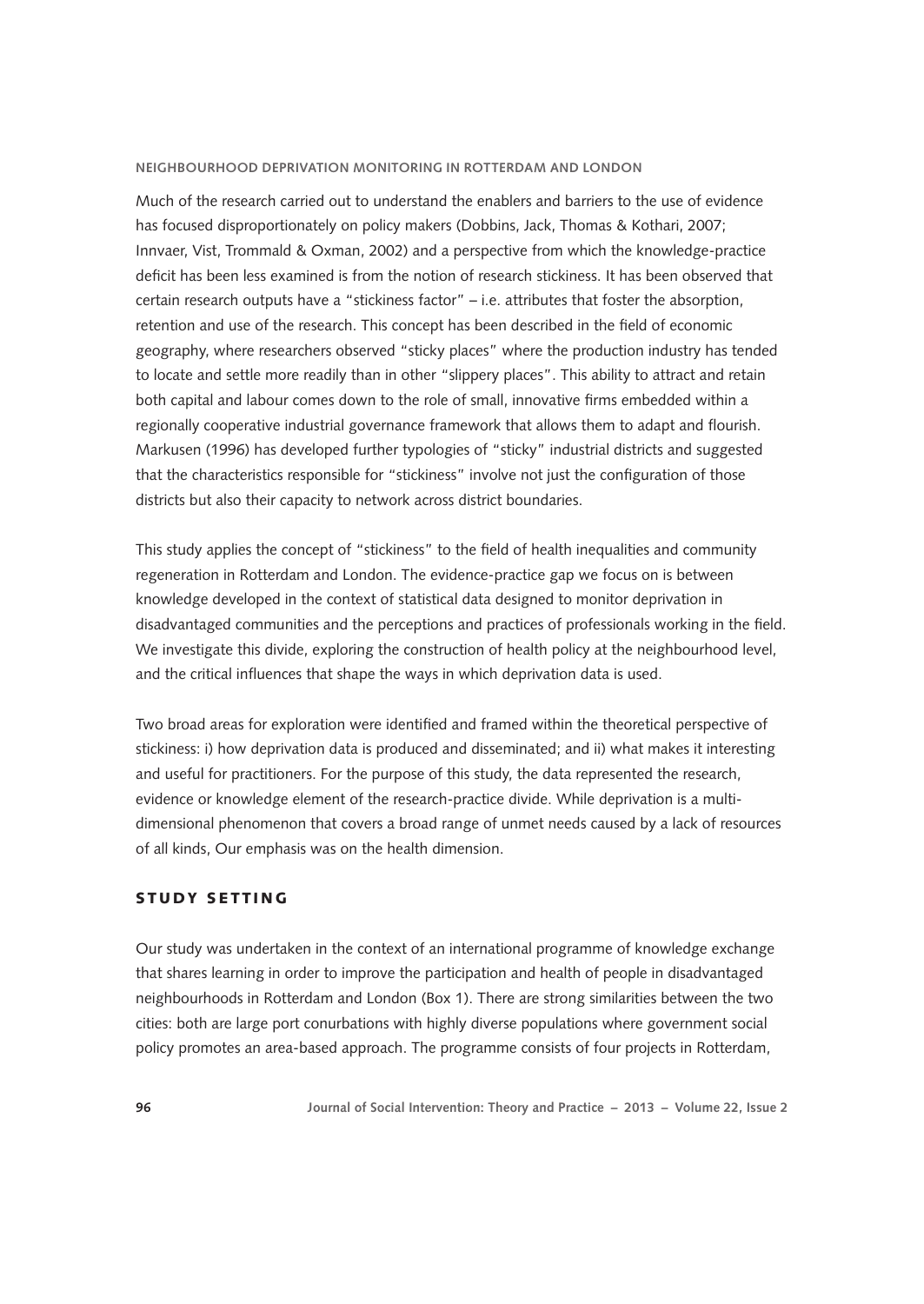### **Box 1: Everybody on Board**

*Everybody on Board* is an International Knowledge Exchange project funded as part of the RAAK International programme with partners from the Netherlands (Hogeschool Rotterdam, Midwifery circle Rotterdam-Rijnmond, Prinsenhof residents' association and Vestia housing association) and the UK (University of East London, Claremont Project and the Chocolate Factory). The aim is to improve the participation and health of disadvantaged people in Rotterdam and London through comparisons and shared learning of policies and strategies. It consists of four mirror sub-projects:

- 1. Reducing perinatal death in Hoogvliet (Rotterdam) and Newham (London).
- 2. Creating a civil society the Prinsenhof neighbourhood centre in Rotterdam and the Claremont Project in London.
- 3. Encouraging people living in deprived areas to work in the creative sector the Rotterdam Creative Factory and the Chocolate Factory in London.
- 4. Comparison of approaches to deprivation monitoring by health and regeneration policy makers and professionals in both cities.

with mirror schemes in London. In this paper, the results emerging from the fourth sub-project are discussed.

# **METHODS**

Reviews of key policy, planning and statistical documents were undertaken to summarize and compare neighbourhood-level approaches to monitoring deprivation in both cities and to provide a complementary context for primary qualitative data. In Rotterdam, three District Vision documents and 29 integrated neighbourhood actions plans (IWAPS) were analysed and in London local, regional and national deprivation reports were reviewed.

Key respondents were identified and in-depth, semi-structured interviews were held with 12 policy-makers, senior health care managers and public health professionals using face-to-face interviews, telephone interviews and by e-mail. Interviews in Rotterdam (n=5) were conducted with staff from the General Health Service (GGD). These were the head of the Monitoring and Research department and a senior policy coordinator from the Governance and Policy department. The GGD provides the Rotterdam districts with health-related data. From the Feijenoord district,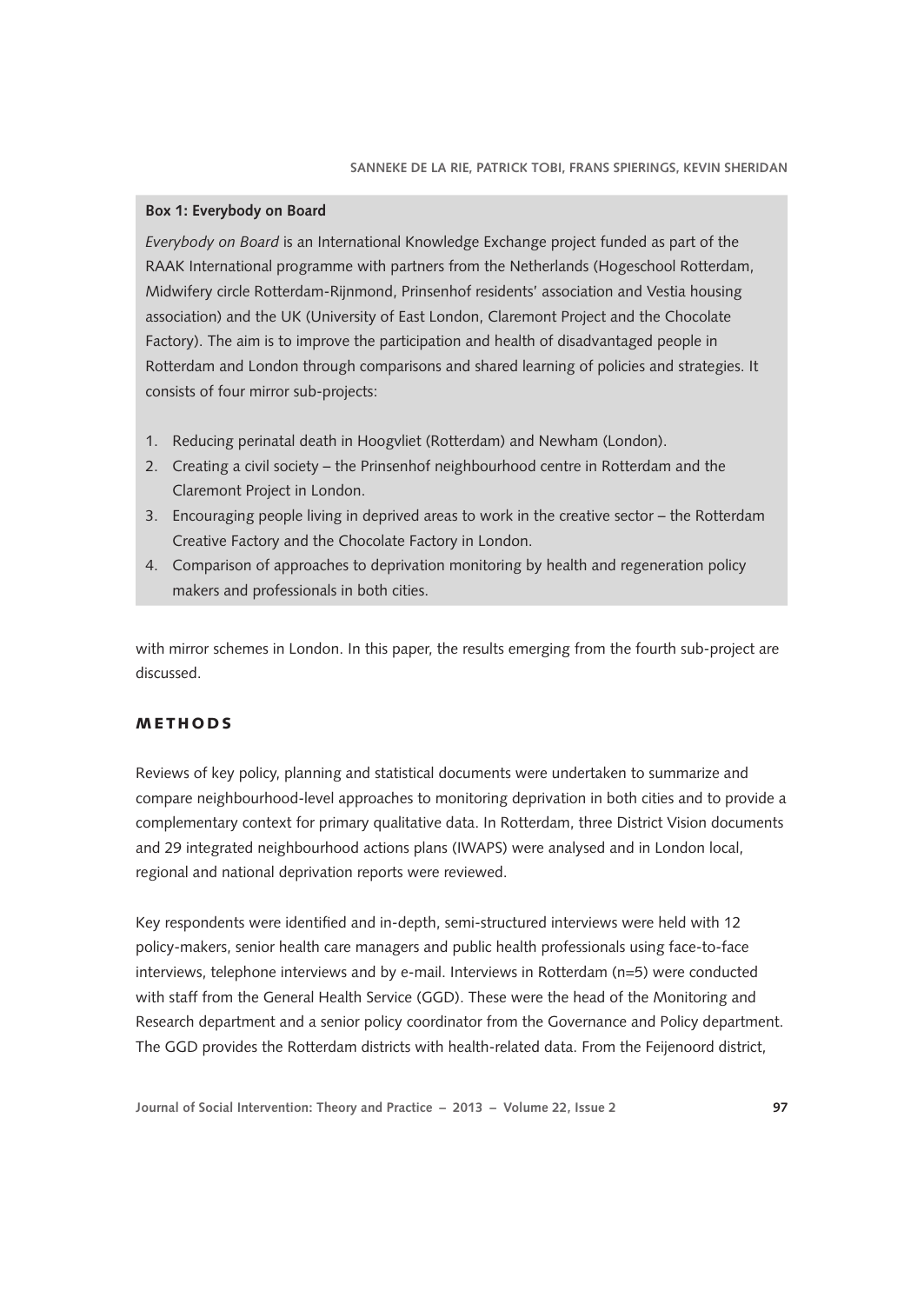the district manager and a social policy advisor who were involved in developing the District Vision documents and IWAPS were interviewed. From the Delfshaven district, the district manager was also interviewed. Participants in London (n=7) were identified from public health professionals in three local health authorities in the north-east of the conurbation: NHS East London and The City, NHS Waltham Forest and NHS Barking and Dagenham. A senior policy advisor was also interviewed at the Greater London Authority (GLA), the conurbation-level authority that is responsible for developing and delivering economic, social and environmental strategies for London.

The interviews were conducted between March and November 2011. Participants were questioned about their experience of interpreting and applying the data received through the deprivation monitors, how accurately the information reflected their personal knowledge of the local areas, and the timeliness, relevance, level of detail and presentational style of the data. These formed the descriptive categories in our topic guide. The interviews were taped where consent was granted and field notes made. The interviews were transcribed and analysed thematically using Ritchie and Spencer's guidelines for framework analysis which is especially suitable for applied social policy research. A distinctive feature of the framework is that it allows themes to develop both from the researchers' a priori themes and from the narratives of participants (Ritchie & Spencer, 1994). Some examples of the latter are described in more detail in the discussion.

Following the interviews, a reflective diary was developed in the form of a taped discussion in which the study team, with the benefit of greater familiarity with the data and the contextual issues influencing the responses of the participants, reviewed and debated themes and interpretations and reached consensus on the findings. For instance, social cohesion was an important aspect of the Rotterdam deprivation monitor that was missing in the London monitor and this influenced the extent to which direct information from local residents was elicited or prioritized in the overall construction of knowledge about a local area.

## **RESULTS**

### Monitoring deprivation in Rotterdam

The Rotterdam Centre for Research and Statistics (COS) uses a number of indexes to monitor deprivation at the neighbourhood level. The Social Index (Municipality of Rotterdam, 2010) is relevant to the areas of study interest: health and participation (Figure 1).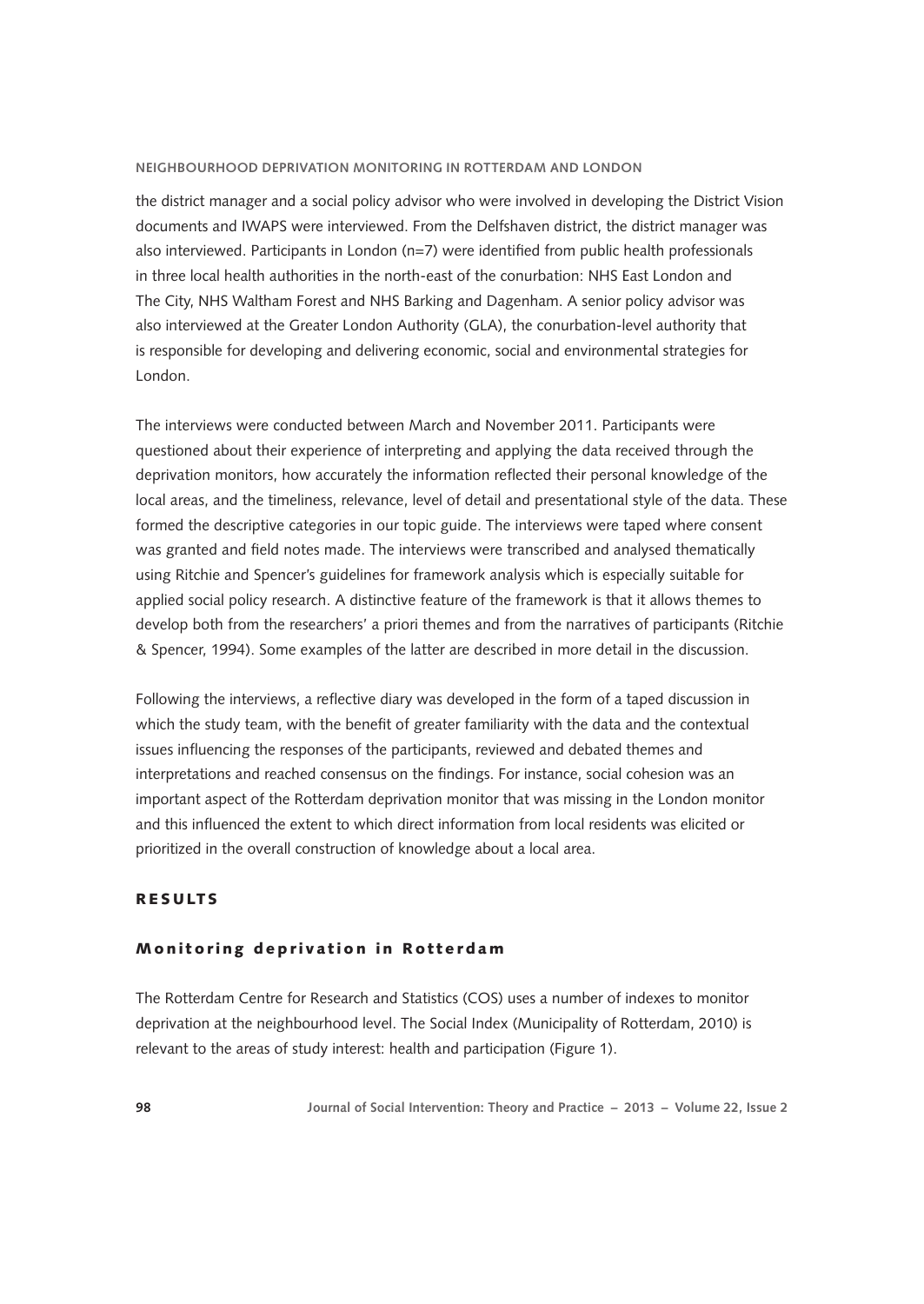

**Figure 1: Social Index monitor (Municipality of Rotterdam, 2010).**

The Index was developed by the City and Neighbourhood Councils based on the need to map and keep track of the quality of the social fabric at the neighbourhood level (population 1000–27,000 residents) and is designed to serve as an instrument for the allocation of resources and the direction of policy. The Index includes four domains, 14 sub-domains and 26 indicators. One of these sub-domains is good health which is measured by asking residents about their health and disabilities and by looking at reports by local care networks and reports of domestic violence. Local care networks are an example of Dutch service integration. Partners in these networks include: Mental Health Care, neighbourhood police, social services, housing associations and the Municipal Health Service (GGD). About 70% of the data in the Social Index is derived from surveys, and the rest is based on registration. It was a political decision to apply more weight to the survey outcomes.

#### Monitoring deprivation in London

Since the 1970s, local measures of deprivation in England have been collected for small areas or neighbourhoods. As increasing amounts of administrative data has become available at the local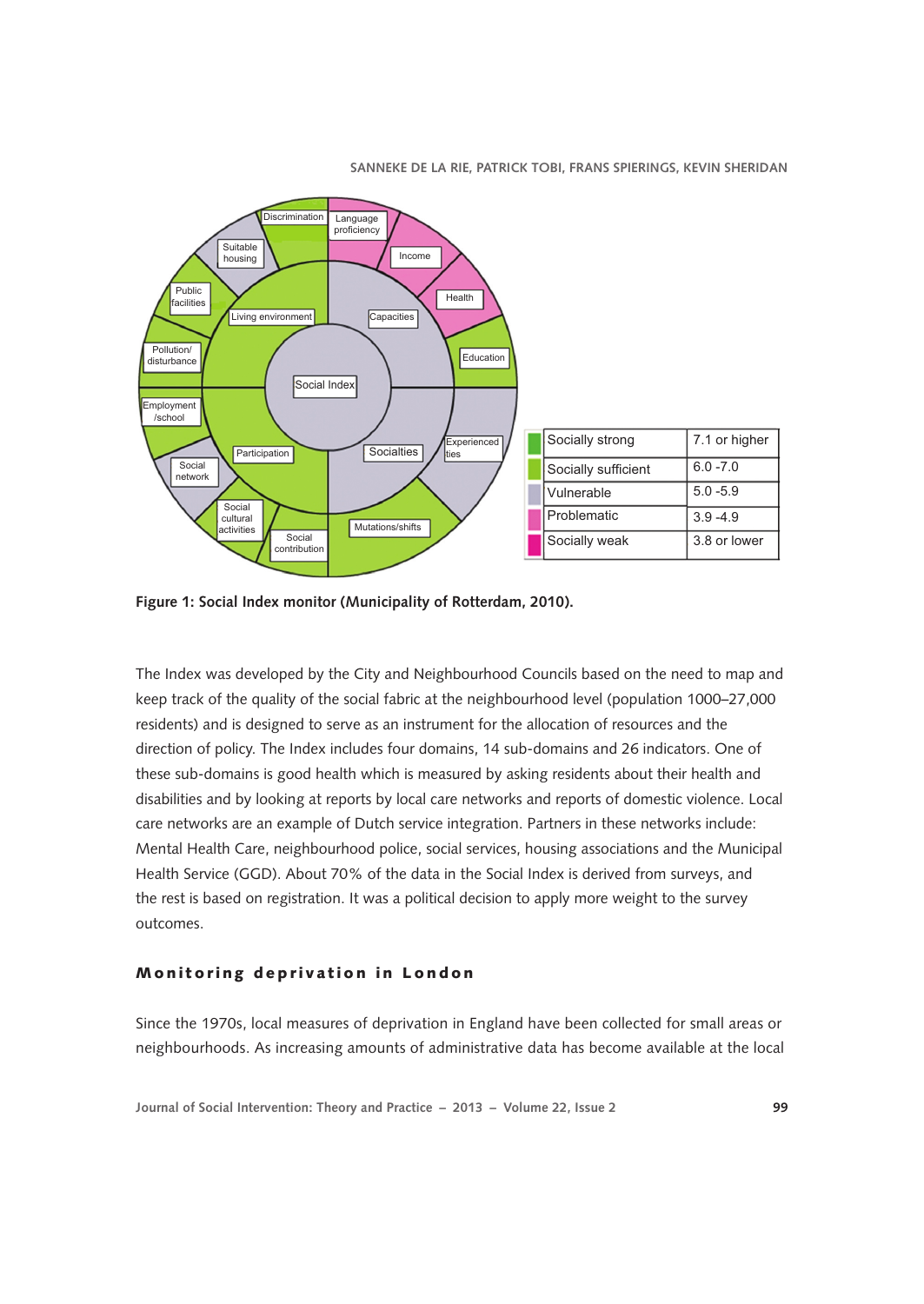level, the definition and measurement of deprivation have been refined over time. The statistics currently in use, known as the Indices of Deprivation (ID), comprise several measures of which the Index of Multiple Deprivation (IMD) is the main index and primary measure of deprivation (Department of Communities and Local Government, 2011). The IMD is a composite measure using 38 separate indicators in a weighted combination of transformed and standardized scores in seven areas or "domains": *income*, *employment*, *health and disability*, *education*, *skills and training*, *living environment*, *crime*, and *barriers to housing and services*. These weightings reflect the relative importance of the domain and were determined by a combination of data analysis, expert opinion and consultation. The most recent release, IMD2010, updates IMD2007.

Each neighbourhood area (average population 1500 residents) is known as a Lower Super Output Area (LSOA) and ranked for each domain and for the combined IMD measure according to its position relative to all others in the country. The ranks range from 1 (most deprived) to 32,482 (least deprived) and are further grouped into national reference deciles or quintiles. The health domain is measured using a number of different indicators, namely: Years of Potential Life Lost, comparative Illness and Disability Ratio, measures of acute morbidity and the proportion of adults under 60 years of age suffering from mood or anxiety disorders. Information on the areas can be presented in tabular or graphic form (Figure 2).

## Constructing health policy in Rotterdam

The IWAPS include action plans in different areas (education, health, safety) to improve social quality in a certain neighbourhood. The scores on the Social Index – which is the main health statistics monitor used by the COS at neighbourhood level – are incorporated into all District Vision documents and IWAPS. The IWAPS were initially developed to attract financing from national government for the most deprived neighbourhoods but were later extended to nondeprived neighbourhoods as well. The GGD uses a range of statistical data like the Social Index, the Safety Index, the Health Questionnaire and the Health Monitor. In the case of the Social Index, the composite score as well as the aspect score on good health is used. The GGD provides the district managers with data that can be used at the neighbourhood level. We noted that the statistically generated picture is sometimes not recognized as representative of the area.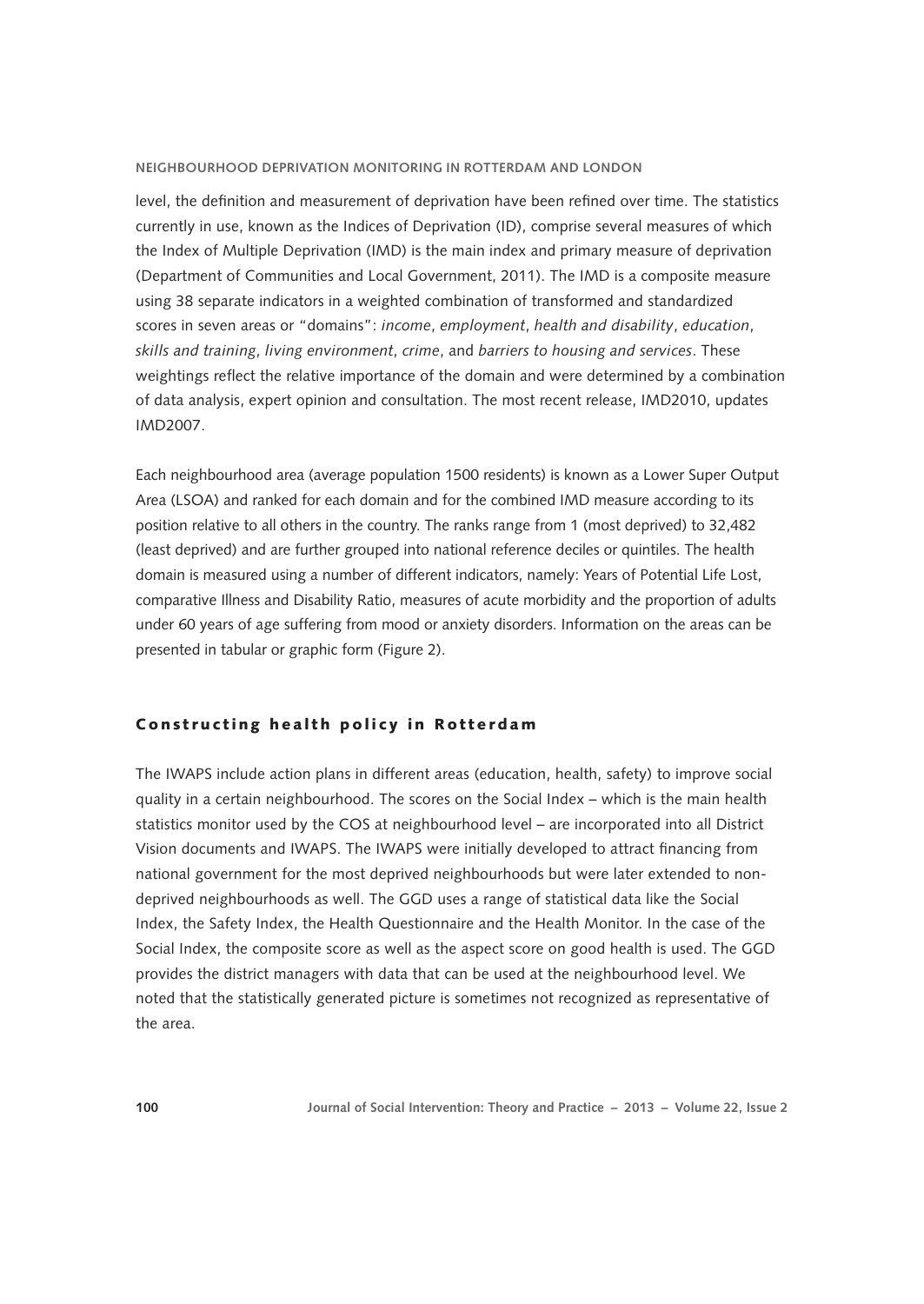

# **Figure 2: IMD map of the London Borough of Tower Hamlets (Department of Communities and Local Government, 2011).**

We realized that drug use was an important issue in a certain district, but our statistics did not show this. This discrepancy is due to the level of detail in our statistics; the district managers have a more detailed overview of the social quality whereas we cannot gather information on such a detailed level. (GGD policy maker)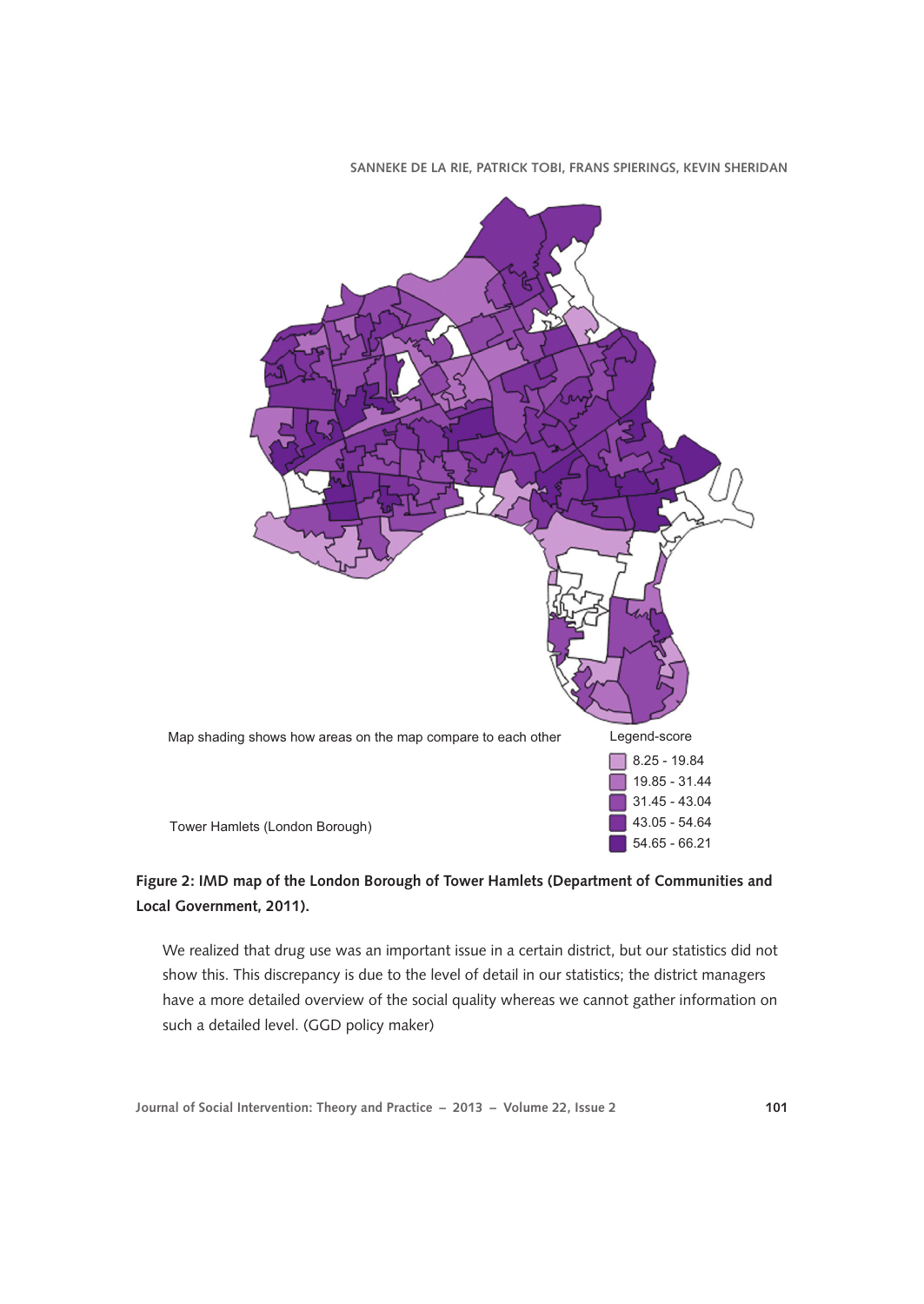The Social Index scores serve as a means of flagging important issues. In order to see where a programme most needs to be implemented, the GGD uses additional health statistics, like the Health Questionnaire. The GGD advises the district managers on which areas need the most attention. Zooming in on a neighbourhood using the Social Index is difficult, according to GGD employees, but it is a useful way of revealing trends. For more detailed information, other sources such as local professionals (school head teachers, social service workers, etc.) are consulted. Composing the District Vision documents and IWAPS is an interdepartmental process, linking insights from different local partners such as the municipal Youth Education and Society Service (JOS), the GGD, the chief of police, school boards and community workers. In the District Vision documents and IWAPS that were analysed, Social Index scores were used at both the district and neighbourhood levels.

### From neighbourhood analysis to policy goals

In the Delfshaven district (70,290 inhabitants in eight neighbourhoods), every IWAP contains a programme designed to reduce domestic violence. This relates to the indicator reports of domestic violence on the aspect of good health within the Social Index. All neighbourhoods, except Middelland and Delfshaven, had a low score on good health. The Feijenoord district (87,210 inhabitants) had a low Social Index score. The capacities in the district neighbourhoods were poor for health, income and language proficiency. The goal was to realize a seven percent increase in the score on good health in the year 2012. Formulating these kinds of goals is a matter of guesswork, according to a district's social policy advisor.

Formulating goals is based on common sense; what is the current situation, how does this relate to other areas and index scores at the city level, what programmes can be implemented and what outcomes can be expected? (District social policy advisor)

In the Hillegersberg-Schiebroek district (40,846 inhabitants), no health improvement programmes are developed for the neighbourhoods Hillegersberg-Noord, Zuid and Terbregge because scores in the Social Index showed that health was not an issue in these neighbourhoods. In the Centrum district (31,363 inhabitants), the Oude Westen neighbourhood had a problematic health score while other neighbourhoods had a socially sufficient or strong score on health. Despite the difference in the scores, there was no difference in the number of programmes included in the IWAPS.

The Kralingen-Crooswijk district (52,000 inhabitants) had a low score on health. Oud-Crooswijk is the only neighbourhood in the district with a socially very weak score. The IWAP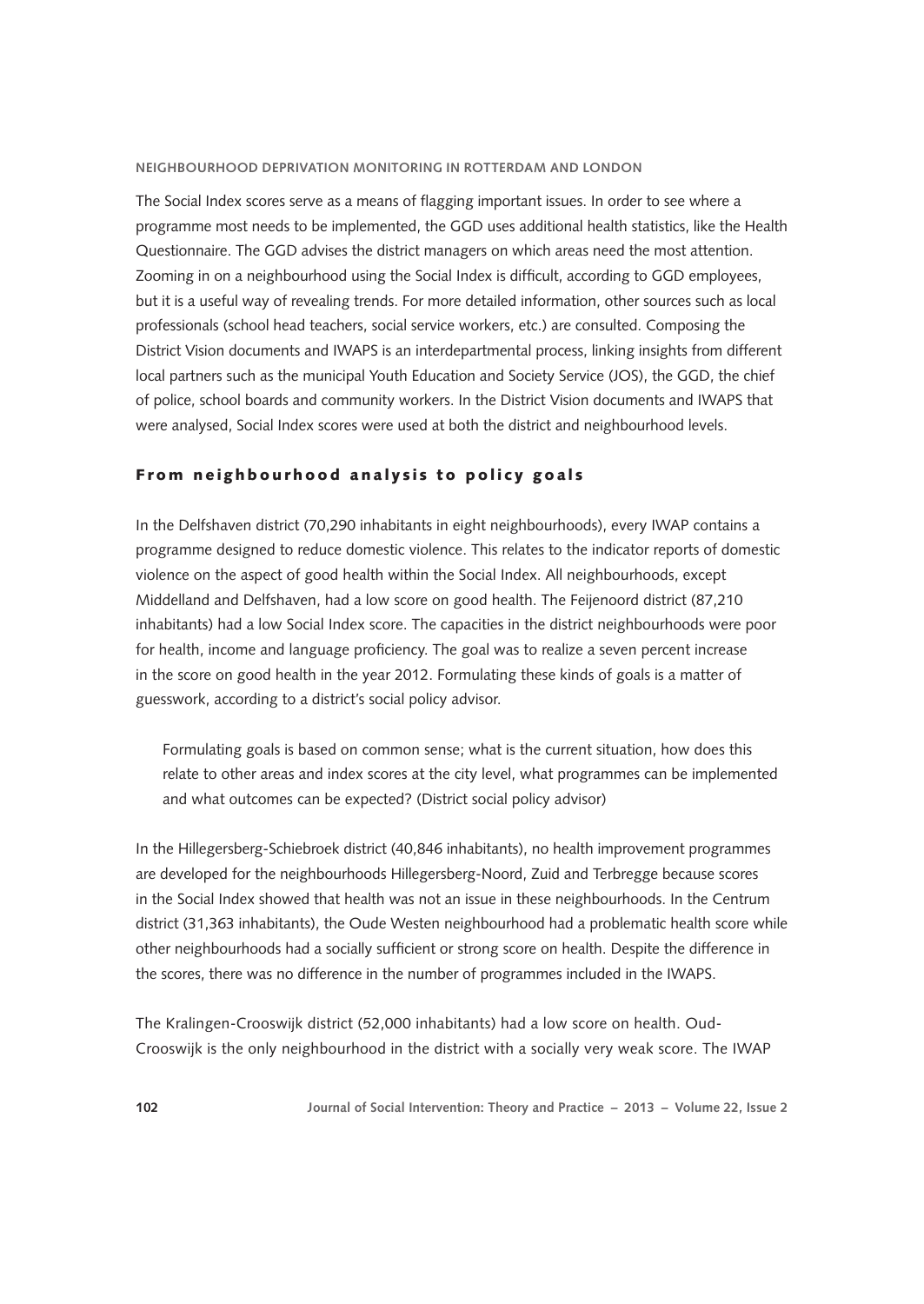for this neighbourhood includes considerably more programmes designed to improve health. In the Kralingen-Oost IWAP, a neighbourhood with a socially strong score on health, the smallest number of programmes was included. In this district, there was an obvious relationship between the Social Index scores on health and the neighbourhood programmes that focus on improving health. This does not necessarily mean that the high scores are the cause of the low number of health-related programmes; it could simply mean the two features reflect the same process.

In a number of District Vision documents and IWAPS, such as the Feijenoord District Vision and the Oude Westen IWAP, goals are prioritized. At a higher level, priority neighbourhoods are designated. In the governance agreement for example, Schiebroek-Zuid, is set to be a priority neighbourhood for the years to come. The relatively low score on the Social Index would appear to justify this focus. The Social Index scores are thus helpful in raising awareness and attracting funding to certain areas that need assistance and they also help to develop a sense of the severity and scope of the issues at hand.

Using the Social Index scores of the Feijenoord district, a number of themes were identified as significant problems. Prioritizing goals is related to the classification used in the Social Index. The aspects that receive a socially weak score, like income, receive a higher priority than aspects that are rated as socially problematic. Hence, the Social Index scores are used to identify bottlenecks at the aspect level (health, discrimination, etc.) and in some districts to prioritize policy goals.

## Developing neighbourhood health programmes

In Delfshaven and Feijenoord, the use of detailed information in conducting the IWAP neighbourhood analyses was noted.

The index scores provide a foundation, but the interpretation of the statistics is of great importance. For this reason we meet with local partners like community workers and the chief of police three times a year. (Spangen and Oud Mathenesse district manager)

These examples show that Social Index scores do not provide sufficient leads to formulate programmes designed to improve health. Sometimes data does not match the reality at the neighbourhood level, because the data is based on a larger area. In those cases, local partners need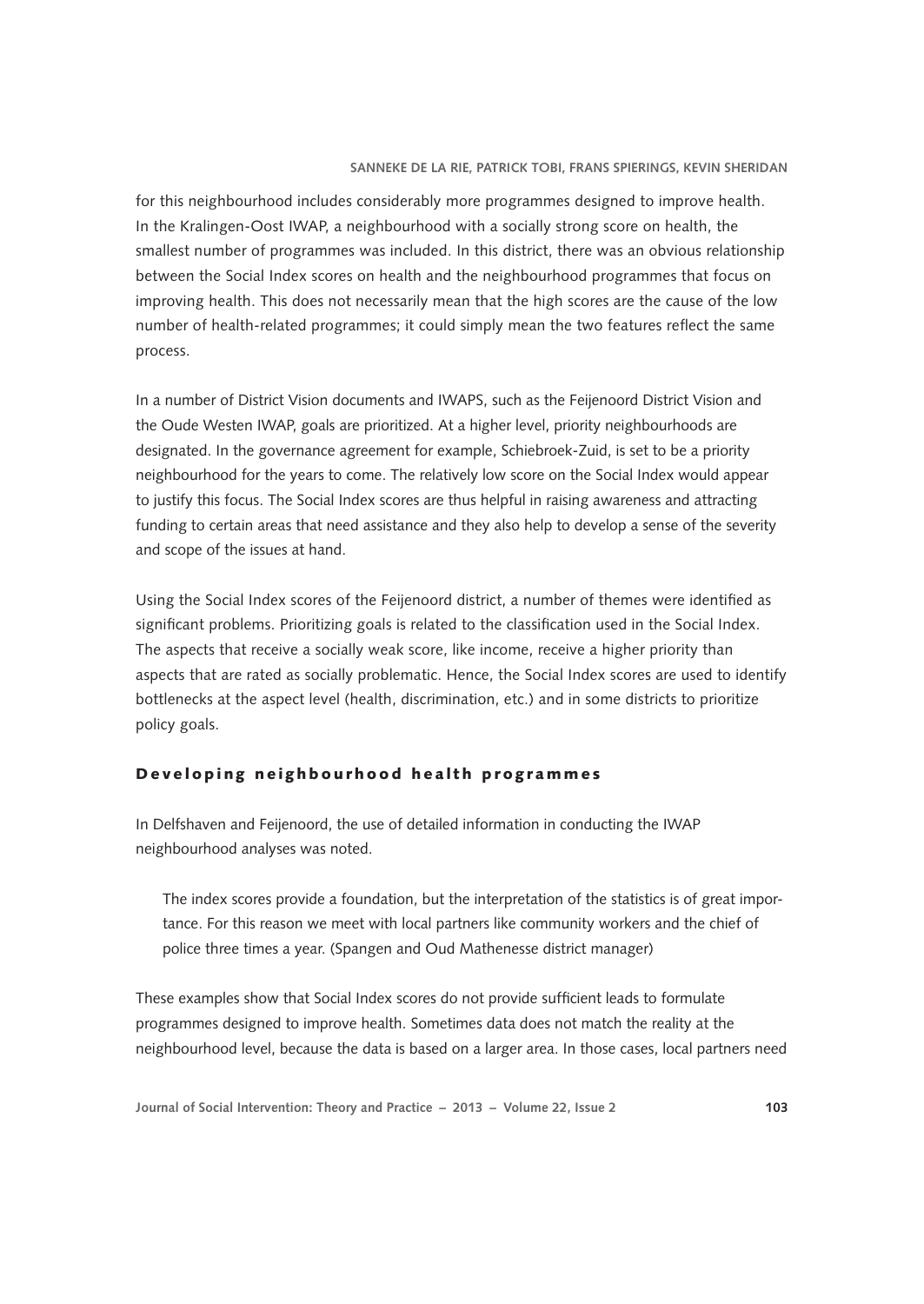to gather and discuss the reasons for this and find a way to take action. A respondent noted that the scores can provide a biased picture:

… pockets of deprivation can be missed, because the average score evens out the outliers. (Spangen and Oud Mathenesse district manager)

## Constructing health policy in London

In London, as in the rest of the United Kingdom, the IMD is used as a *continuous* measure of relative deprivation. This means that there is no definite point on the scale below which areas are considered "deprived" and above which they are not. Typically, professionals who use the Index define deprived areas by choosing a cut-off value beyond which areas are deemed to be the most deprived, for instance, focusing on the most deprived 10% (most deprived decile) or 20% (most deprived quintile) of LSOAs in England. At other times, a different cut-off may be deemed more suitable depending on the purpose of the analysis (Department of Communities and Local Government, 2011).

In our study of areas in north-east London, where the most deprived areas in London are concentrated, the IMD is an important decision-making tool that supports the work of professionals. It was noted to be one of the most important tools used to analyse health inequalities, assess determinants of health and highlight the link between deprivation and health needs. Respondents, however, pointed out several limitations. The first related to interpreting the scores. The overall score for an area is a summary of the level and type of deprivation in that area, but not everyone living in a deprived area is deprived. Furthermore, the scores used in the indices are relative to each other and do not indicate an absolute value. For instance, an IMD score of 40 does not mean that an area is twice as deprived as one with a score of 20. All this tells us is that the area with the higher score is *comparatively* more deprived. Yet many professionals erroneously interpret these scores as *absolute* values.

A second difficulty was with the historical nature of the data. Most of the data used in the IMD2010 refers to 2008 and most of the data used in the IMD2007 refers to 2005. As such, changes between IMD2007 and IMD2010 largely reflect changes that happened between 2005 and 2008 (Corporate Research Unit, 2011). A third issue concerned confidence in the ability of the IMD to accurately measure deprivation at the small-area level, on which opinions were mixed.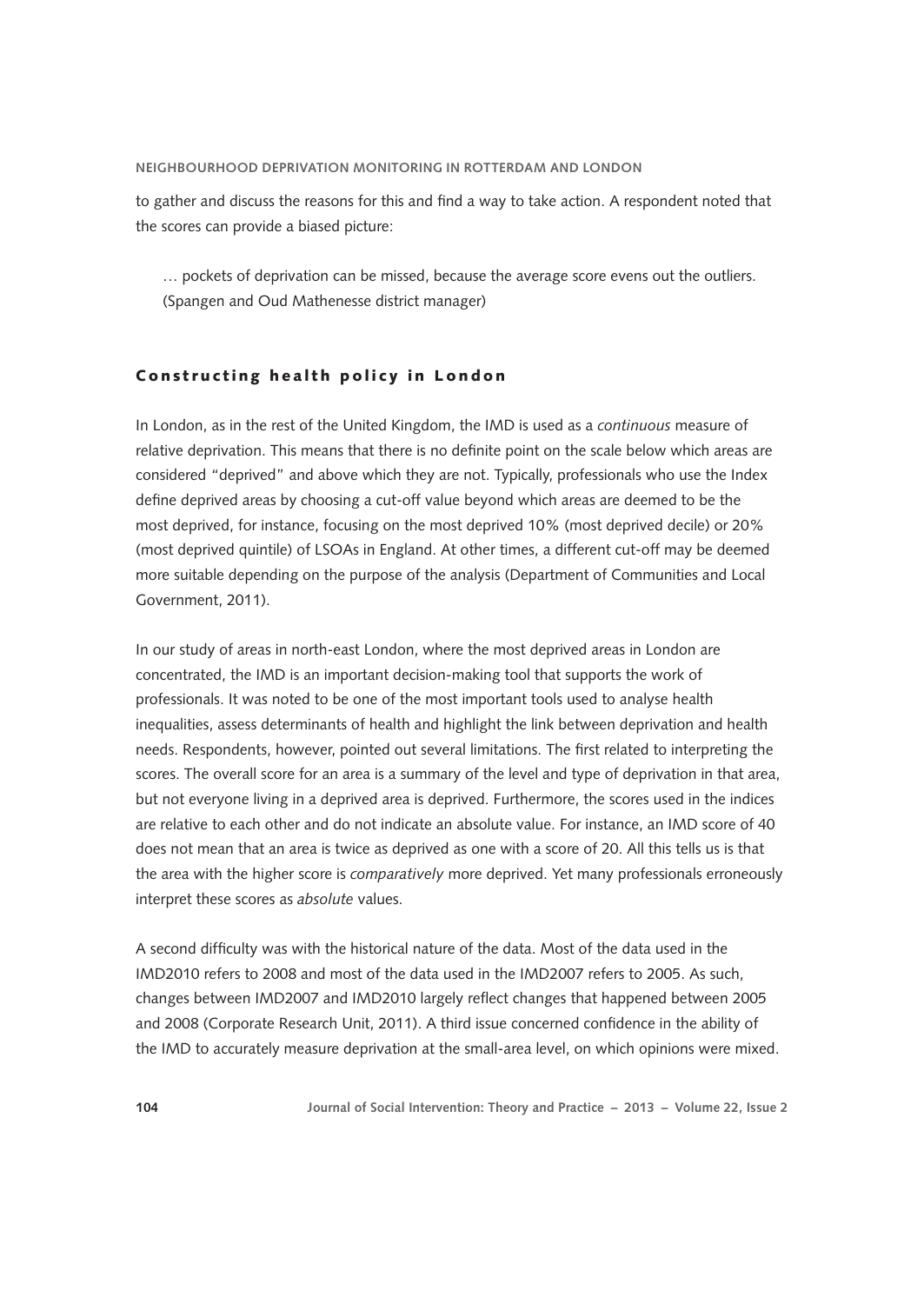Some users were comfortable with the ability of the Index to accurately analyse deprivation at the level of wards, general practitioner patient registers and schools, and to compare deprivation at the borough level with regional and national patterns; most, however, believed that it was necessary to complement it with local data from other sources.

I think you would always use something like the IMD with caveats around more local population-specific information whether that be actual datasets or even anecdotal information about the local area just because of the dates and times in which the IMD data was collected. (Public health strategist, NHS Tower Hamlets)

The impact of out-of-date information can be particularly exacerbated in areas with high population mobility, although the effect of this is reduced if the characteristics of the incoming population are similar to the outgoing population, as was the case in the areas in our study. Another factor relevant to the timeliness of the data is the nature of the health problem. With certain conditions, such as coronary heart disease or cancer, the change in behaviour that influences the prevalence of these conditions takes time to happen, and so IMD data that is three years old will still be relevant.

Another issue highlighted by respondents was the need for in-depth detail particularly in situations where highly targeted interventions have been planned.

I don't think the IMD precisely measures deprivation at small-area level as it doesn't go below LSOA. During a small area evaluation it was found that even in one less deprived LSOA there were pockets of variation. I would say information below LSOA is very much lacking at all levels. (Public Health Information Analyst, NHS Barking and Dagenham)

The motivation for using the IMD was in part due to the fact that it was a nationally developed measure for use in all areas and embedded in government policy and planning documents, action plans and funding decisions. A further attraction was the ability to compare patterns of deprivation in a particular area at different times.

It is certainly useful to have a national measure of deprivation. You know, (even) with all the caveats it is still very useful when you look at other areas. People will say why don't you do it like they do in X. It does allow you have something that you know is across the UK. (Senior public health strategist, NHS Tower Hamlets)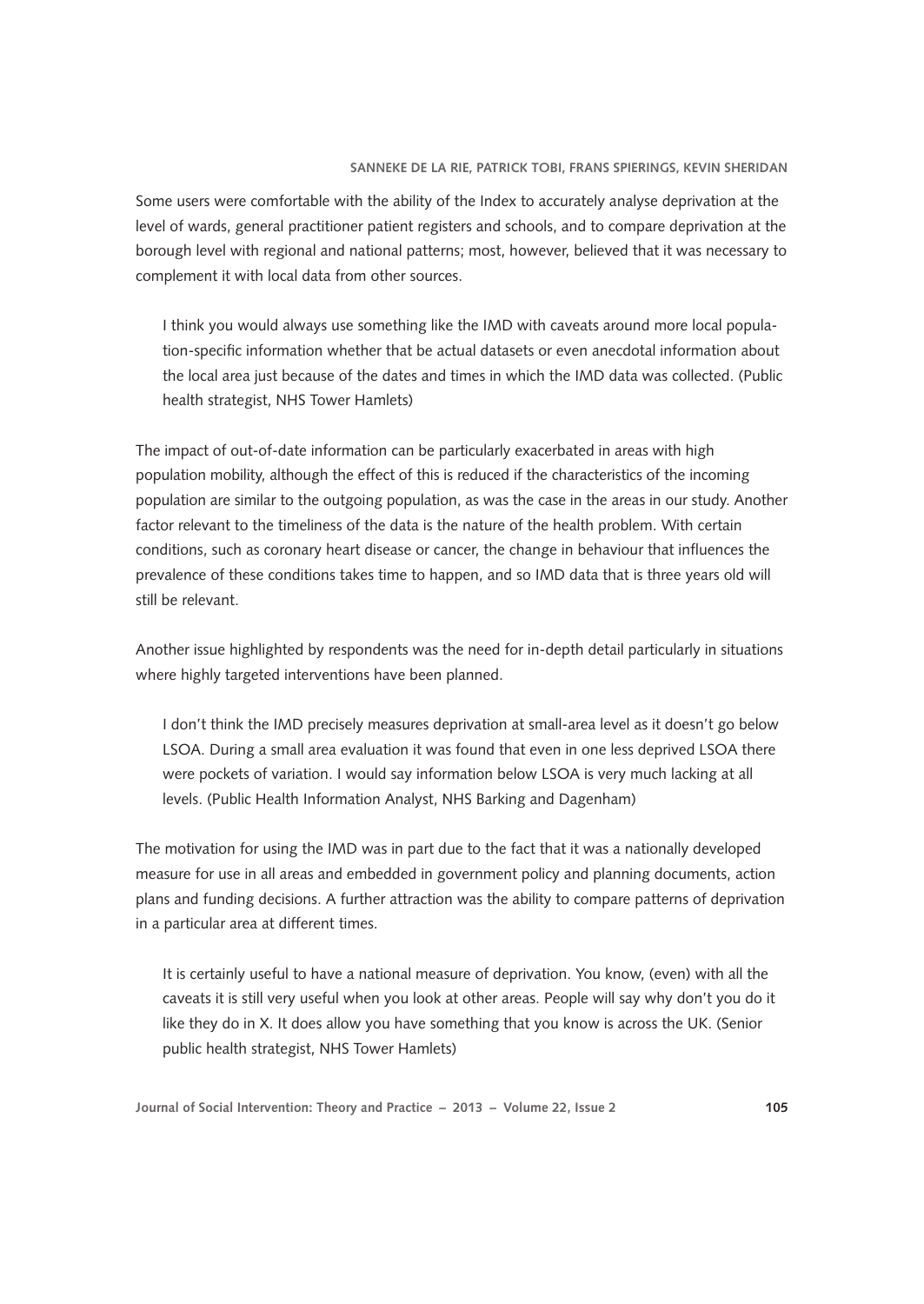One respondent involved in leading partnership work for his local health service commented on the multidimensional structure of the Index, noting that this was a feature that helped to provide support for working in partnership with other agencies, especially the local authority. Partnership working has been an ideological commitment of the UK government since 1997 and has been placed at the very heart of service delivery through an established "duty of partnership" for public service workers and organizations. In this regard, the use of the composite score was not just a means of facilitating inter-agency collaboration but also a convenient way of bringing together the perspectives of different agencies and allowing them to speak in common terms.

### Monitoring neighbourhood health programmes

GGD employees reflect on the usability of the data they provide by discussing the statistics with district managers in order to arrive at an interpretation of the numbers and develop a suitable approach for a neighbourhood. Despite this, employees expressed the need for deeper dialogue. In a similar vein, district managers also monitor the results of the action plans in their neighbourhoods highlighting the value of the feedback they receive from practitioners in the field. But they also point out the limited ability of the Index scores to capture very small or short-term changes.

We are getting progressively better at monitoring. We meet with the local professionals on a regular basis. They provide input for policy and also test the social index scores against their perceived reality. It is difficult to monitor our policy based on shifts in the index scores. For example, if you reduce domestic violence within three families, you will not see this reflected in the Social Index score on good health for this neighbourhood. The scores are not suitable for monitoring neighbourhood programmes that are meant to show relatively short-term effects. (Spangen Oud Mathenesse district manager)

The Social Index reflects a higher level of abstraction and measures the effect of a combination of policy and programmes. Consequently, there is no exact relationship between the scores on good health and neighbourhood programmes designed to improve health.

In London, there was a clear preference for the composite score rather than domain-specific scores. One respondent attributed this to the need to use the measure that was most familiar and simpler to interpret by the majority of users. Another reason for not using domain scores seemed to be that more up-to-date local survey data was preferred when this level of analysis was required.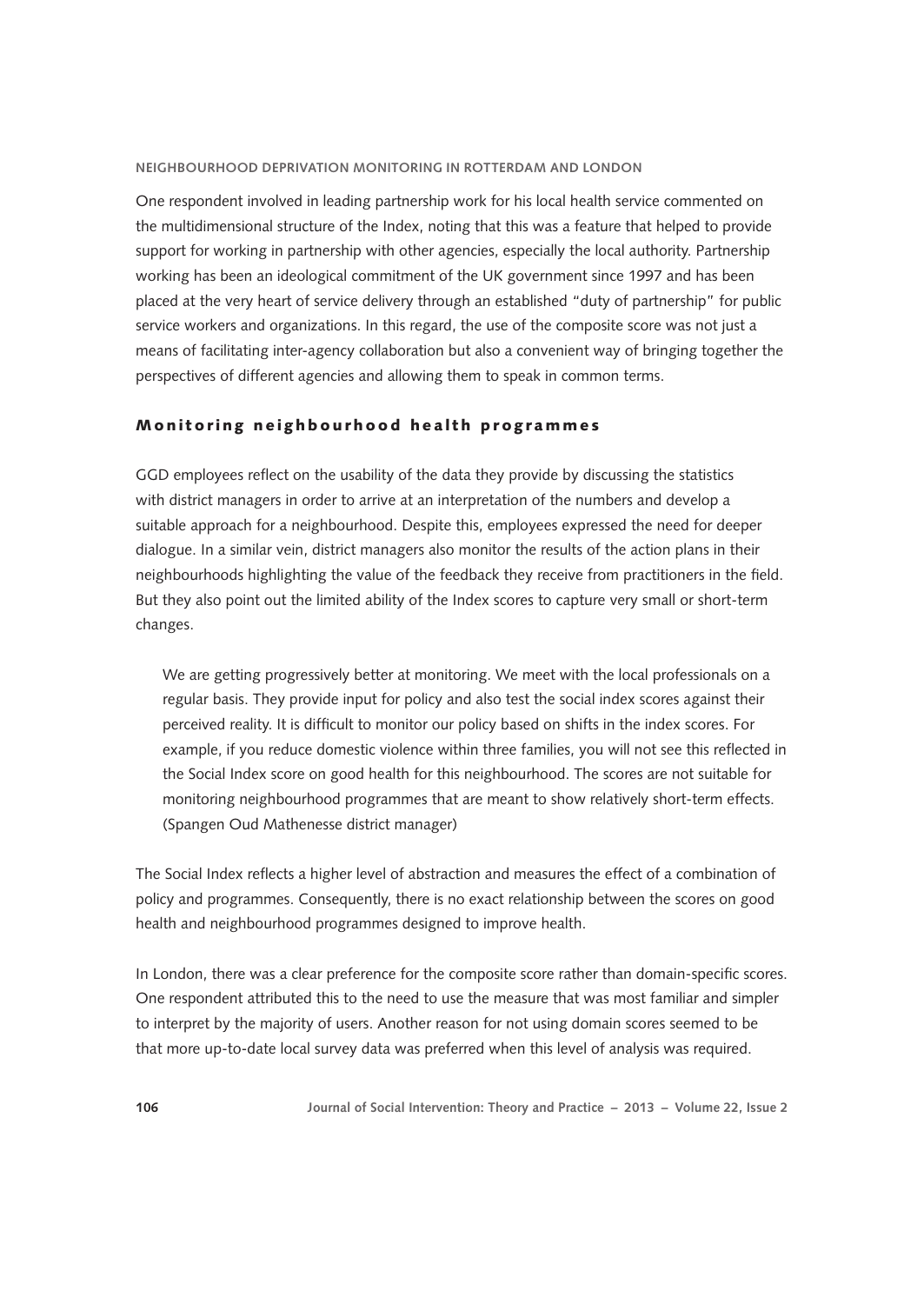We tend to use the composite score, as most of our customers are used to this measure. As an example, the JSNA (Joint Strategic Needs Assessment) is based on the composite score. The various domains could be used to assess potential confounders in the final composite score, but our analysis has not reached that level of sophistication. (Senior public health professional, Analytics and Evidence, Health Intelligence Unit, NHS East London and The City)

So if you want information on say employment, there's actually more up-to-date information available which I'd probably use rather than going back to the IMD which is typically two or three years out of date by the time we get to it. (Senior public health strategist, NHS Tower Hamlets)

Some aspects that are of interest to practitioners, such as social cohesion, are not captured by the IMD, and in other areas, such as mental welfare, different indicators to those in the IMD were preferred.

… the only bit that is perhaps a bit less well covered is around social cohesion and social capital. But this is quite context and location specific so it is quite hard to have a national measurement for that [...] and the other might be some sort of idea of mental wellbeing. (Senior public health strategist, NHS Tower Hamlets)

# Form of presentation

The way in which the Social Index data can be assimilated by professionals is a matter of interest for the GGD. The form of presentation (Figure 1) was seen as visually strong and recognizable.

You can see the colours change and instantly see what trends are developing in a neighbourhood. What is missing, however, is an explanation of the way shifts in the scores can be interpreted. Sometimes a minor decrease in scores can lead to panic, while there is actually not a whole lot going on. (GGD employee)

An important condition for using the data effectively is that people know how the scores are constructed. A policy advisor noted that an instruction manual was available that explained the methodology of the Rotterdam Social Index, which she found very useful, although admitting that it had some limitations.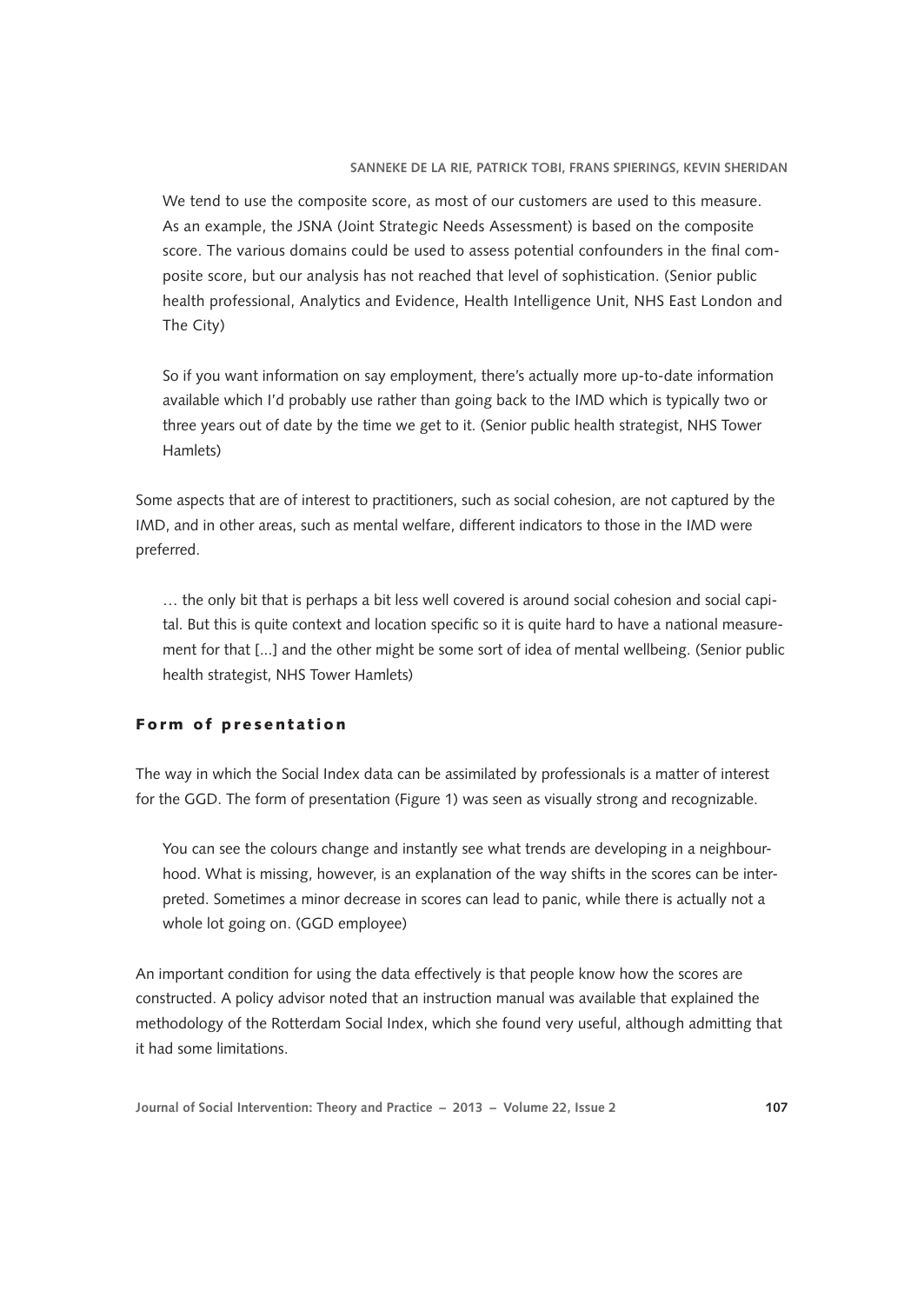If you didn't have any instructions you would solely look at colours, while if you really want to know what is going on in a neighbourhood, you have to go out there and talk to people. (Policy advisor)

A note of caution is important on other grounds as well. The participation indicator is measured by specific actions such as visits to the theatre, but for some groups of residents more meaningful measures of participation in society would be visits to a mosque or attending neighbourhood activities like barbeques.

In London, the IMD data is commonly presented in numeric or graphical form such as maps (Figure 2). A public health information analyst in NHS Barking and Dagenham in East London remarked that having deprivation information presented in this way is helpful for easier interpretation and extracting specific pieces of information. This view was shared by a Senior Policy Officer at the GLA who found that map formats were an easily understood and useable form of information when making presentations. The Department for Communities and Local Government, the government agency responsible for producing the IMD, appears to have recognized this need and has a mapping tool on its website which can be used to create thematic maps of the level of deprivation in different areas across each local authority.

#### DISCUSSION

This study has drawn on documentary analyses and qualitative interviews with policy makers and professionals in Rotterdam and London to explore the role of data from deprivation monitoring in the construction of health policy and development of interventions at neighbourhood level. This data is presented in the form of Indexes – the Social Index (in Rotterdam) and the Index of Multiple Deprivation (in London). Our objective was two-fold: firstly, to understand how deprivation data was produced and disseminated; and secondly, to identify what made it of interest and useable by practitioners. Our approach was framed within the conceptual perspective of "stickiness" – i.e. the characteristics of the data that encouraged its uptake and use. From a review of relevant documents, we identified a set of factors related to the way that the data is produced and these were used as descriptive categories to guide discussions with respondents. These "sticky" factors were the accuracy, timeliness, relevance, form of presentation, and the level of detail in the data. The findings of the interviews were nuanced and highlighted areas of similarity and variation between practitioners in the two cities regarding the extent of congruence between statistical data on deprivation and practitioners' contextual experiences, and the factors that influenced their use of the data.

**108 Journal of Social Intervention: Theory and Practice – 2013 – Volume 22, Issue 2**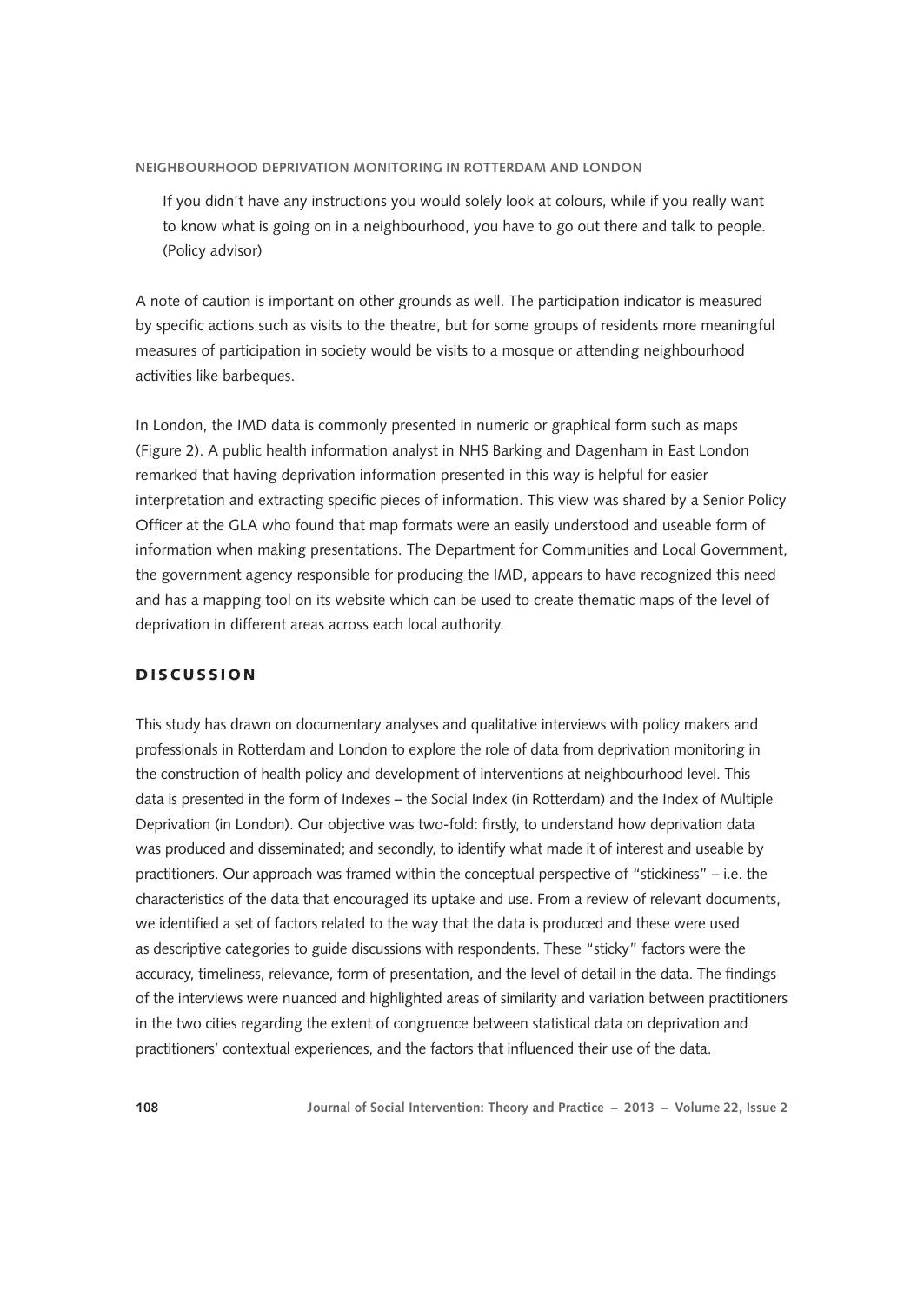In the analysis, there was an iterative progression from initial descriptive codes to more analytic codes grounded in interview data. An instance of the latter related to "sense-making" describing how practitioners attempted to construct a picture of local areas that reconciled the disparity between the data and their in-the-field observations. They relied on a range of mechanisms such as common sense, intuition, guess work, abstraction, anecdotal information and other local intelligence from the community and service providers. Another analytic code was "knowledgeaction concordance/discordance" which highlighted how the connection between the data and the interventions undertaken was evident in some areas but absent in others. This concordance/ discordance seemed more evident in Rotterdam, but we found little in the interview data to explain this, suggesting that unidentified contextual issues could be responsible.

Rotterdam respondents highlighted shortcomings in the level of detail in the data. Accordingly, other data sources influence the construction of the IWAPS such as reports that provide more specific information on health at the neighbourhood level, city-wide programmes and governance agreements. In addition, residents and social institutions in the neighbourhoods were consulted as part of an interactive policy-making process. On the whole, a greater focus on dialogue with local professionals would appear desirable, given that there is no Social Index "user manual" to provide instructions on how to interpret scores. Without this dialogue, the danger remains of overreacting to fluctuations in scores.

In London, we observed more concordance between the IMD and the interventions undertaken, but this was driven not just by the usefulness of the data but also by the wider national policy agenda which linked funding for local areas to IMD data. The other main aspect of the usefulness of the IMD was its ability to enable comparisons with other areas and changes within the same area to be tracked over time. Issues were still raised over the timeliness of the data and its inability to detect changes in real time or in very small pockets within the local areas. While professionals used the IMD, they complemented it with data from local sources and in many instances expressed more confidence in the accuracy and timeliness of this local data. The general practice was to use the composite rather than the domain-specific scores of the IMD. This may indicate that a level of statistical sophistication is needed to make full use of the Index which many users do not appear to have. A separate technical manual and guidance document were developed alongside the IMD to assist users. These provide information on the methodology used to develop the indicators and how the data should or should not be interpreted. On the other hand, the use of visual data presentation was found to be particularly helpful in communicating the information in the Index.

**Journal of Social Intervention: Theory and Practice – 2013 – Volume 22, Issue 2 109**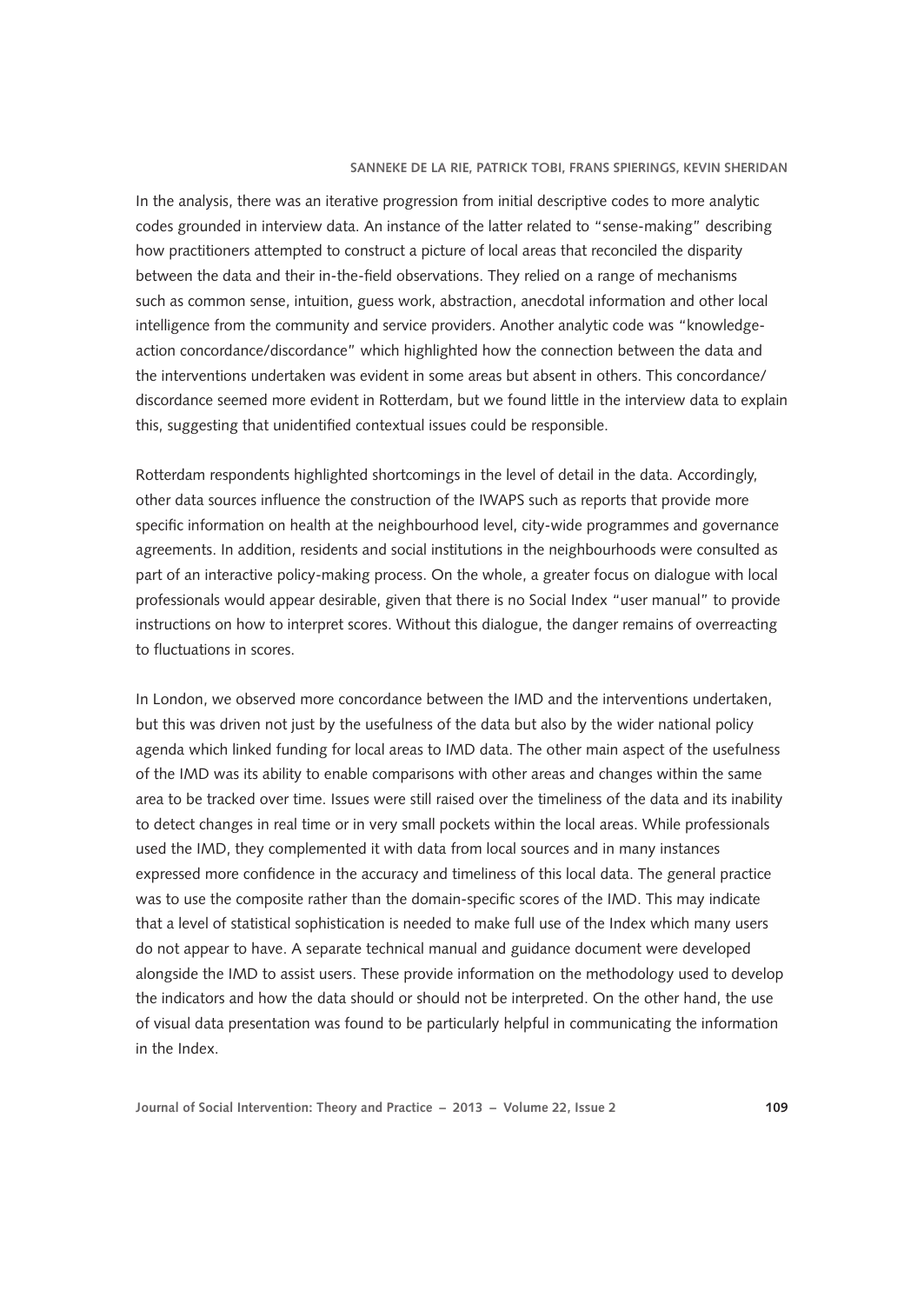When presenting the index scores to professionals, a number of "stickiness" factors appear to be important in facilitating the use of the data: integrated information, a clear visual picture and the possibility of making comparisons both over time and between the city level, district level and neighbourhood level. These are factors that the instruments used in both cities already provide to some extent. However, in Rotterdam, an explanation of the way shifts in scores can be interpreted would add further value. This raises questions like: is it possible, or even desirable, to develop a user manual to explain how fluctuations in scores can be interpreted? Or is the right approach to encourage more dialogue between local partners so that these fluctuations can be interpreted adequately? Based on the views of health professionals, we see a tendency towards the latter approach, emphasizing the importance of dialogue at the neighbourhood level. This inclination resonates with an approach to generating knowledge that embraces actors outside the traditional boundaries of research activity, and is consistent with the ethos of Mode 2 research: an evolution of knowledge production marked by a shift in conceptualizing research knowledge to the context of its application. In other words, the locus of knowledge generation is no longer contained solely within research units but it is co-produced with the intended users (MacLean, MacIntosh & Grant, 2002; Mitev & Venters, 2009; Srivastava & Thomson, 2009).

Our study has produced interesting findings relating to the challenges of using deprivation monitoring data, but the wider context within which this debate is located is the research-practice divide, and in particular practice-oriented research. There is a multidisciplinary body of literature on research and practice exploring the common ground between the two fields (Arbaugh *et al*., 2010; Hilton, Bedford, Calnan & Hunt, 2009; Kuhn, 2002; Orton *et al.*, 2011; Van de Ven & Johnson, 2006). Practitioners and researchers share much common ground in the way they think and act; both try to discover how things work and how improvements can be made, and ascertaining meaning, explaining and recommending solutions are part of the mission of both of these groups. The practitioner should, like the researcher, reflect constantly on his or her approach and be able to justify his or her actions. This demands more than practical knowledge. In order to be efficient and effective, practitioners should be informed by research results (Steyaert, Spierings & Dorier, 2011).

### S trengths and limitations

A qualitative approach was appropriate for an exploratory study of this nature and further benefited from being conducted within a theoretical framework that helped illuminate issues of interest. We sought to strengthen the internal validity of the findings by following up on some of the responses given by respondents for further clarification, and producing a recorded reflective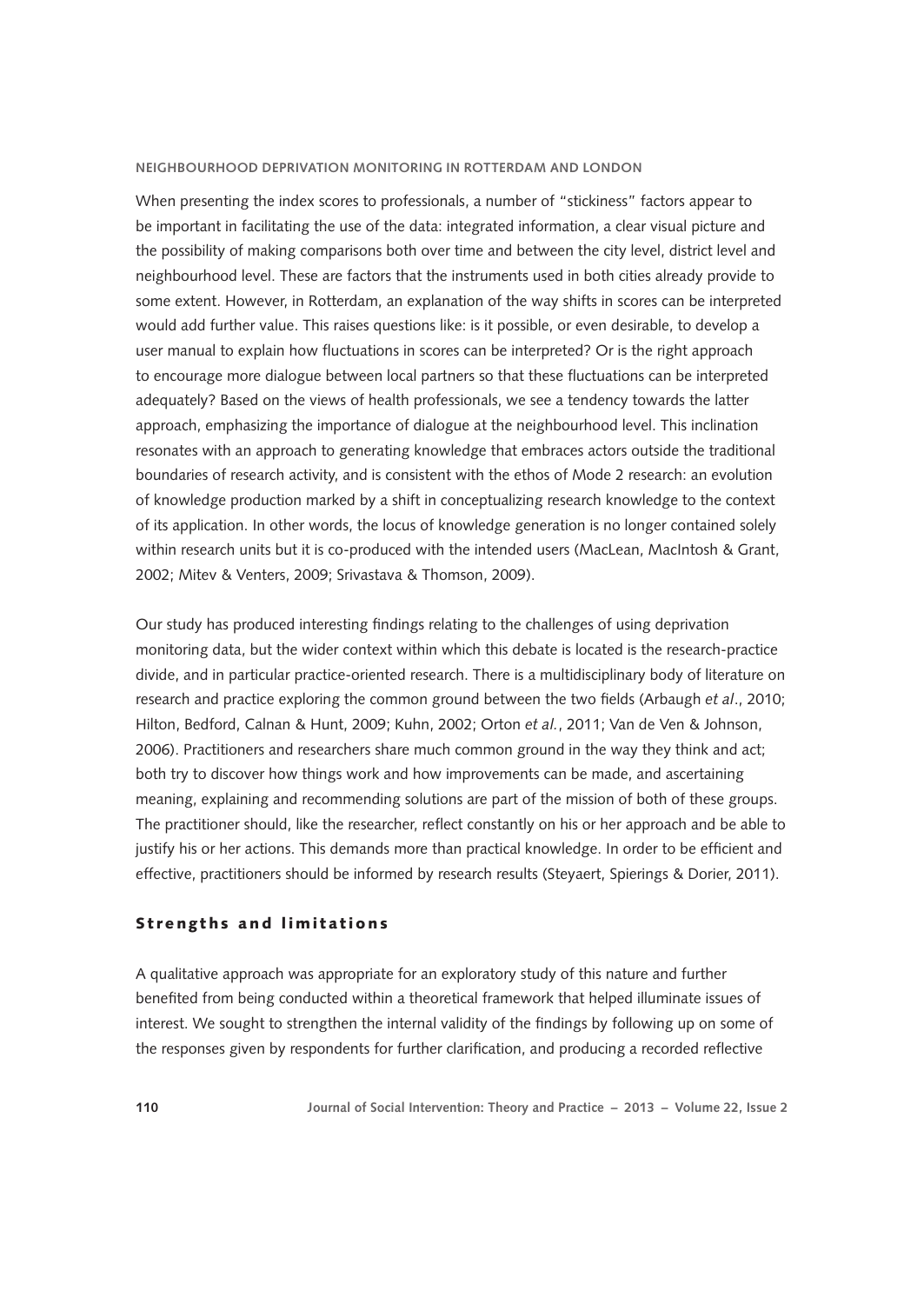diary involving all the members of the research team. Our findings must, however, be viewed in the light of a number of limitations. Although most respondents were interviewed face-to-face, sometimes this was done by phone and e-mail and the information generated was less rich as a result. We could not take advantage of social cues, such as intonation and body language, to enhance our interpretation of responses. Unexplained findings in the analysis suggested that while we identified the main themes, further study with a wider pool of participants is recommended to develop more detailed insight into the issues. Also, it would be useful to undertake a more detailed analysis of the wider context in which the respondents practiced.

### **REFERENCES**

- Arbaugh, F., Herbel-Eisenmann, B., Ramirez, N., Knuth, E., Kranendonk, H., & Quander, J. (2010). *Linking research and practice. The NTCM Research Agenda Conference Report*. Reston, VA: National Council of Teachers of Mathematics.
- Corporate Research Unit (2011). *Indices of Deprivation 2010: summary of findings*. *Research Briefing 2011–03.* London: London Borough of Tower Hamlets.
- Dearing, J. (2009). Applying diffusion of innovation theory to intervention development. *Research on Social Work Practice*, *19*(5), 503–518.
- Department of Communities and Local Government (2011). *The English Indices of Deprivation 2010.* London: Eland House.
- Dobbins, M., Jack, S., Thomas, H., & Kothari, A. (2007). Public health decision-makers' informational needs and preferences for receiving research evidence. *Worldviews Evid Based Nurs*, *4*(3), 156–163.
- Dopson, S., & Fitzgerald, L. (2005). *Knowledge to Action? Evidence-based health care in Context*. Oxford: Oxford University Press.
- Hilton, S., Bedford, H., Calnan, M., & Hunt, K. (2009). Competency, confidence and conflicting evidence: key issues affecting health visitors' use of research evidence in practice. *BMC Nursing, 8*(4).
- Hunter, D., & Killoran, A. (2004). *Tackling health inequalities: turning policy into practice?* London: Health Development Agency.
- Innvaer, S., Vist, G., Trommald, M., & Oxman, A. (2002). Health policy-makers' perceptions of their use of evidence: a systematic review. *Journal of Health Services Research & Policy*, *7*(4), 239–244.
- Kuhn, T. (2002). Negotiating boundaries between scholars and practitioners. *Management Communication Quarterly, 16*(1), 106–112.

**Journal of Social Intervention: Theory and Practice – 2013 – Volume 22, Issue 2 111**